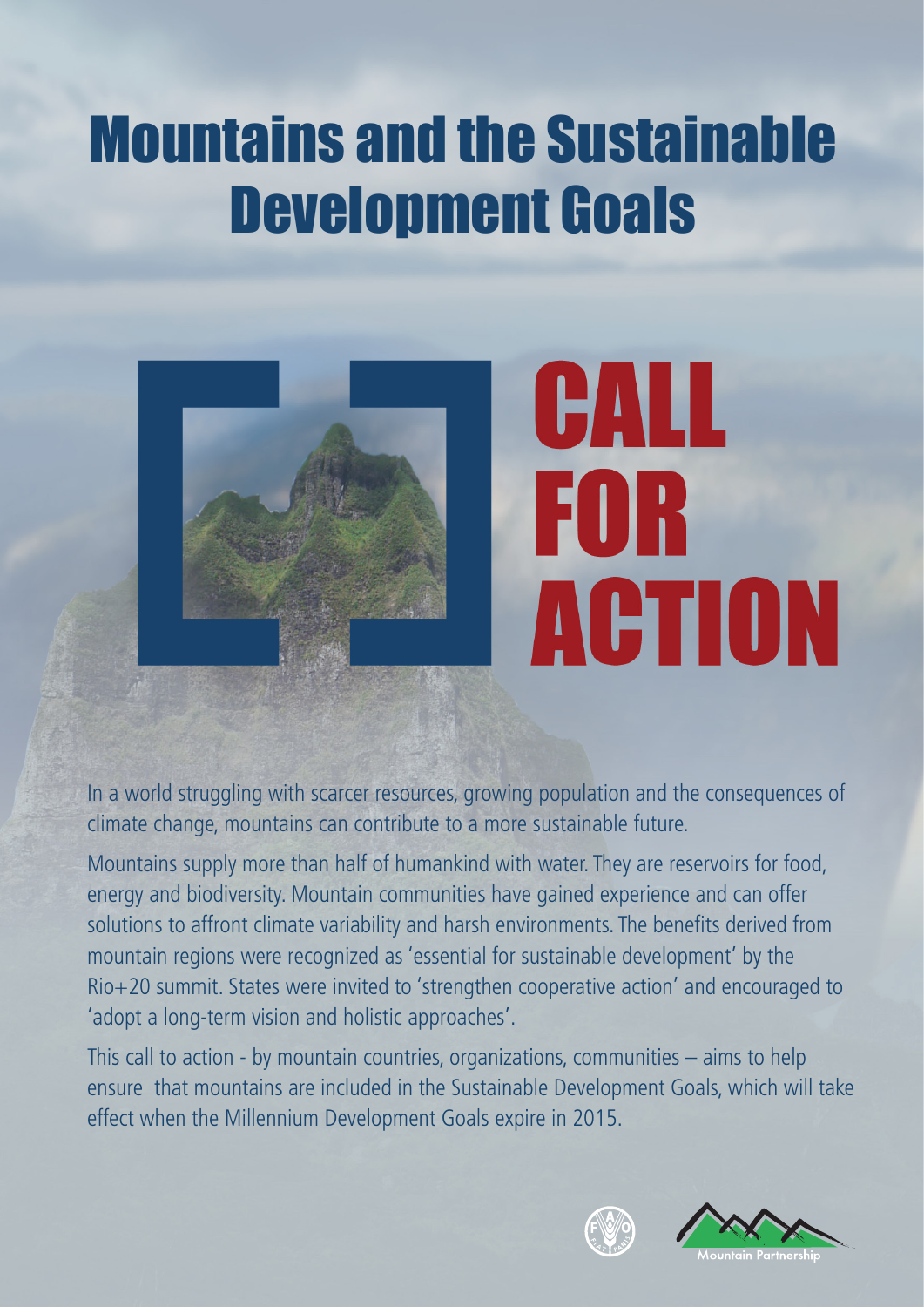## **Key facts and figures Mountains are home to one tenth of the**

world's population and cover 25 percent of the earth's land surface.

**A**round 40 percent of mountain populations in developing and transition countries, about 300 million people, is food insecure with half of them suffering from chronic hunger.

**M**ountains provide up to 60-80 percent of the world's freshwater resources for domestic, agricultural and industrial consumption.

**M**ountains are early indicators of climate change, as evidenced by rapid glacier melting and loss of snow cover, whose implications go far beyond mountain boundaries.

**M**ountains host approximately one quarter of all terrestrial biodiversity and half of the world's biodiversity hot spots.

### Mountains in the Sustainable Development Process

- 1992 Earth Summit Agenda 21 Chapter 13
- 2002 WSSD Plan of Implementation para 42
- 2012 Rio $+20$  The Future We want paras 210, 211, 212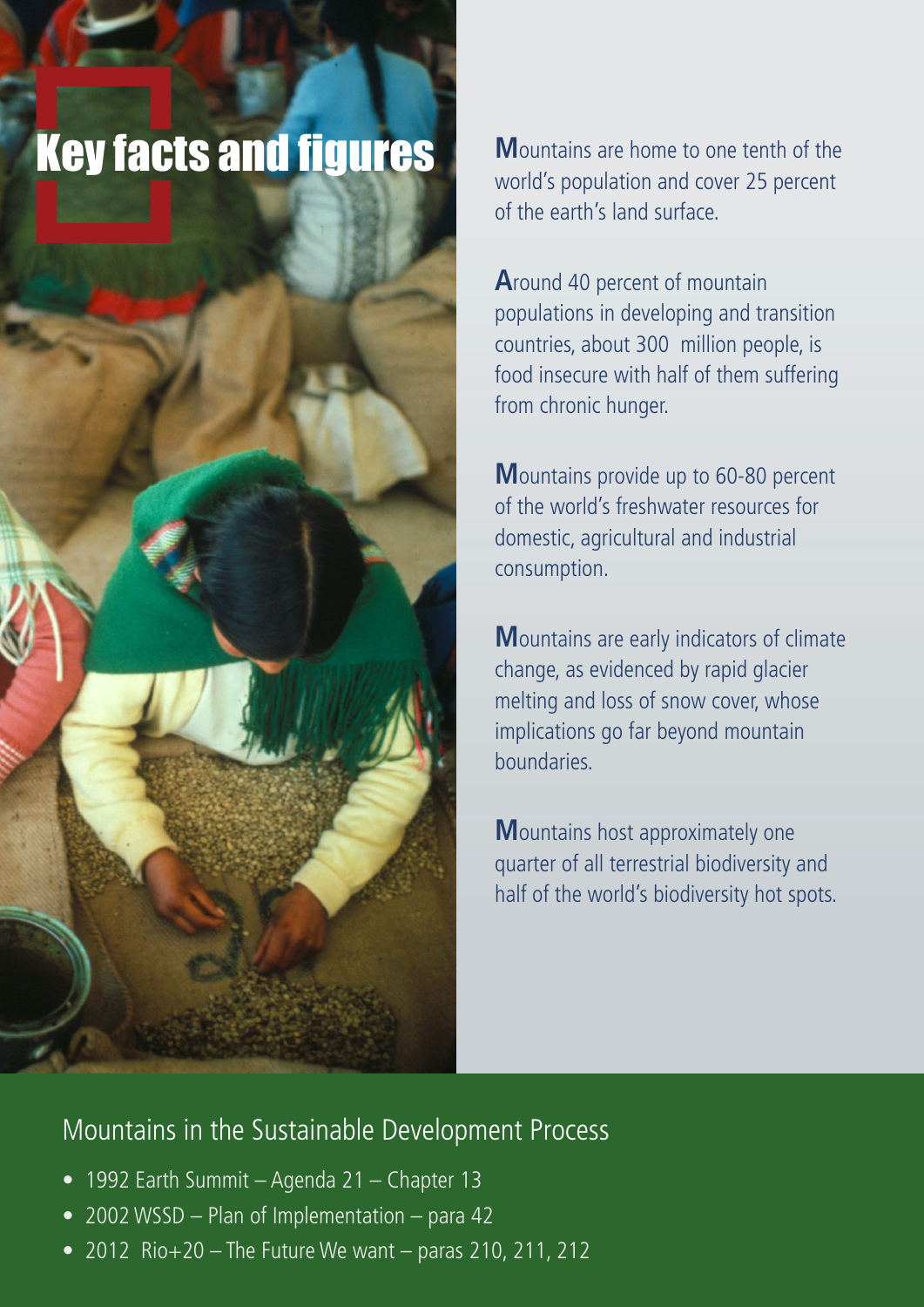# SDG thematic clusters

#### **POVERTY ERADICATION**

Mountain peoples are among the world's poorest and hungriest. In developing countries, a vast majority live below the poverty line and an estimated 300 million are food insecure. **Targets**: Reduce the number of mountain people suffering from poverty by at least 50 percent by 2030 by fostering equitable growth, employment, social protection, infrastructure and investment.

#### **FOOD SECURITY AND NUTRITION, SUSTAINABLE AGRICULTURE**

About 40 percent of the mountain population in developing and transition countries is vulnerable to food insecurity and malnutrition.

**Targets**: Eradicate hunger by at least 50 percent and ensure that mountain communities have access to safe and nutritious food.

#### **WATER**

Mountains provide up to 60-80 percent of the world's freshwater, which is essential for all forms of life. Population growth, intensification of land use and climate change in mountains impact water availability, altering the water regime for agriculture, energy production, industrial use. **Targets**: At least 50 percent of mountain communities have adequate access to safe water for domestic consumption, irrigation and sanitation by 2030.

#### **ENERGY**

Mountains provide sustainable energy for downstream cities, remote mountain communities. Mountains are sources of energy such as hydropower, solar power and wind power. **Targets**: By 2030, increase the share of sustainable energy in the energy mix especially in countries with fragile mountainous ecosystems. Improve access for mountain communities to sustainable energy.

#### **FORESTS**

Mountain forests represent 23 percent of the earth's total forest cover. They provide timber, fuel, medicinal and aromatic plants, food and fodder. Mountain forests protect the earth by reducing CO2 emissions and shielding against natural hazards.

**Targets**: At least 50 percent of mountain forests are used under sustainable forest management schemes.

#### **CLIMATE CHANGE**

Mountain ecosystems are easily disrupted by variations in climate. Many mountain glaciers are melting and snow cover is changing, which affects water supplies globally. Climate change also exacerbates desertification and land degradation, further reducing arable land in mountain areas. **Targets**: Safeguard mountain ecosystem services and biodiversity, by improving the resilience of mountain areas. Ensure good management of water and other natural resources.